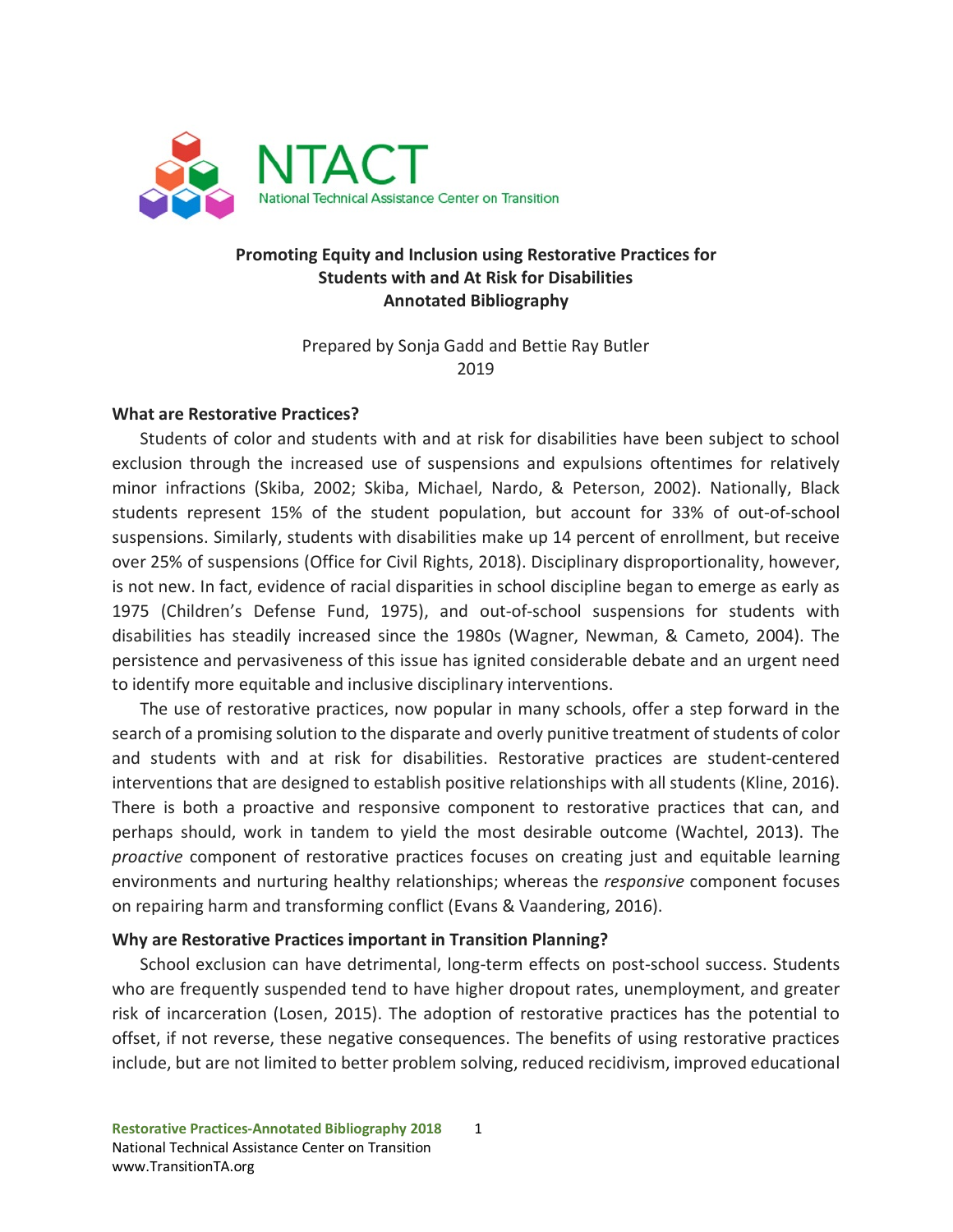achievement, socioemotional growth, and increased community interconnectedness (Harris & Tsui, 2014).

#### **What does the literature say about Restorative Practices in Transition Planning?**

Several studies have outlined the importance, as well as, the impact of restorative practices. Generally, the research suggests:

- **EXECT** Zero tolerance policies punish both major and minor infractions uniformly and harshly; which, in turn, has disproportionately impacted students of color and students with disabilities and caused researchers to examine its harmful effects (Skiba, 2002);
- School suspension is one of the most widely used disciplinary responses, yet it is ineffective in promoting prosocial behaviors (Skiba & Rausch, 2006);
- Restorative practices, as an alternative to school suspensions, offer an inclusive, educational, non-punitive approach to promoting inclusion, community, and selfefficacy when attempting to resolve and manage conflict (Kline, 2016);
- **EXECT** Restorative practices can be implemented both formally (e.g., restorative conference, peace circles, family- and/or peer-mediated conferences, etc.) and informally (e.g., non-violent communication (NVC), love and logic principles, etc.; Wachtel, 2014); and
- When implemented with fidelity, restorative practices have effectively reduced the discipline gap, improved academic outcomes, and positively impacted school climate and community (Jain, Bassey, Brown, & Kalra, 2014).

The purpose of this annotated bibliography is to summarize relevant research and resources on restorative practices for students of color and students with and at risk for disabilities. The implementation of restorative practices and its associated outcomes are briefly summarized. To conclude, additional resources on restorative practices are provided.

#### **References**

- Children's Defense Fund. (1975). *School suspensions: Are they helping children*. Cambridge, MA: Washington Research Project.
- Evans, K., & Vaandering, D. (2016). *The little book of restorative justice in education: Fostering responsibility, healing, and hope in schools*. New York: Good Books.
- Harris, C., & Tsui, C. (2014). *Restorative justice and health in Merced Schools: Improved health*  impacts through school discipline policy in Merced, CA. Retrieved from: https://human impact.org/wp-content/uploads/2017/09/Merced-RJ-HIA\_final-with-appendices-1.pdf
- Jain, S., Bassey, H., Brown, M., & Kalra, P. (2014*). Restorative justice in Oakland Schools implementation and impacts*. Retrieved from: [https://www.ousd.org/cms/lib/](https://www.ousd.org/cms/lib/%20CA01001176/Centricity/Domain/134/OUSD-RJ%20Report%20revised%20Final.pdf)  [CA01001176/Centricity/Domain/134/OUSD-RJ%20Report%20revised%20Final.pdf](https://www.ousd.org/cms/lib/%20CA01001176/Centricity/Domain/134/OUSD-RJ%20Report%20revised%20Final.pdf)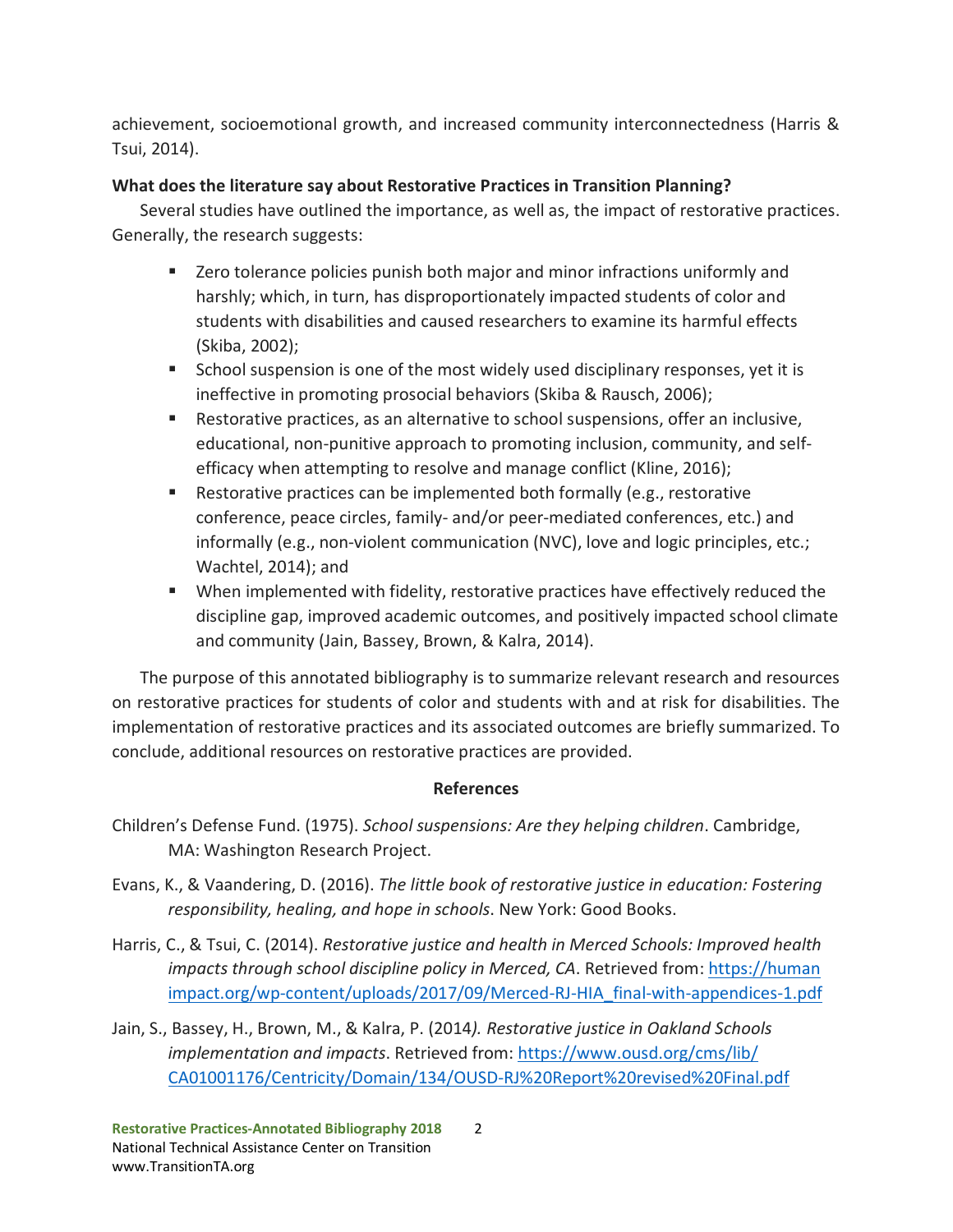- Kline, D. (2016). Can restorative practices help to reduce disparities in school discipline data? A review of the literature. *Multicultural Perspectives*, *18*, 97-102.
- Losen, D. (2015). C*losing the school discipline gap: equitable remedies for excessive exclusion*. New York: Teachers College Press.
- Skiba, R. J. (2002). Special education and school discipline: A precarious balance. *Behavioral Disorders*, *2*, 81-97.
- Skiba, R. J., Michael, R., Nardo, A., & Peterson, R. (2002). The color of discipline: Sources of racial and gender disproportionality in school punishment. *The Urban Review*, *34*, 317- 342.
- Skiba, R. J., & Rausch, M. K. (2006). Zero tolerance, suspension, and expulsion: Questions of equity and effectiveness. In C. M. Evertson & C. S. Weinstein (Eds.), *Handbook of classroom management: Research, practice, and contemporary issues* (pp. 1063–1092). Mahwah, NJ: Erlbaum.
- Office for Civil Rights. (2018). *2015-16 Civil rights data collection: School climate and safety.*  Washington, DC: United States Department of Education.
- Wachtel, T. (2013). Defining restorative. Bethlehem, PA: *International Institute for Restorative Practices*.
- Wagner, M., Newman, L., & Cameto, R. (2004). *Changes over time in the secondary school experiences of students with dis-abilities: A special topic report of findings from the National Longitudinal Transition Study–2 (NLTS2)*. Menlo Park, CA: SRI International

**Acosta, J. D., Chinman, M., Ebener, P., Phillips, A., Xenakis, L., & Malone, P. S. (2016). A cluster-randomized trial of restorative practices: An illustration to spur high-quality research and evaluation.** *Journal of Educational and Psychological Consultation***,** *26***, 413-443. Retrieved from: [https://doi.org/10.1080/10474412.2016.1217488.](https://doi.org/10.1080/10474412.2016.1217488)** 

- This article outlines a cluster-randomized trial of Restorative Practices Interventions (RPI) after the first two years in a five-year trial. The research is funded by a grant from the National Institute of Child Health and Human Development (R01# 1HD072235).
- Key theoretical concerns are described and defined, as well as the argument for Restorative Practices Intervention.
- The 11 "Essential Elements" of Restorative Practices Intervention as developed by the International Institute for Restorative Practices (IIRP) are presented in a table format with examples of sample indicators of proficiency for each practice.
- A figure of the RPI model is illustrated displaying the linkage between school environment and the psychology of affect.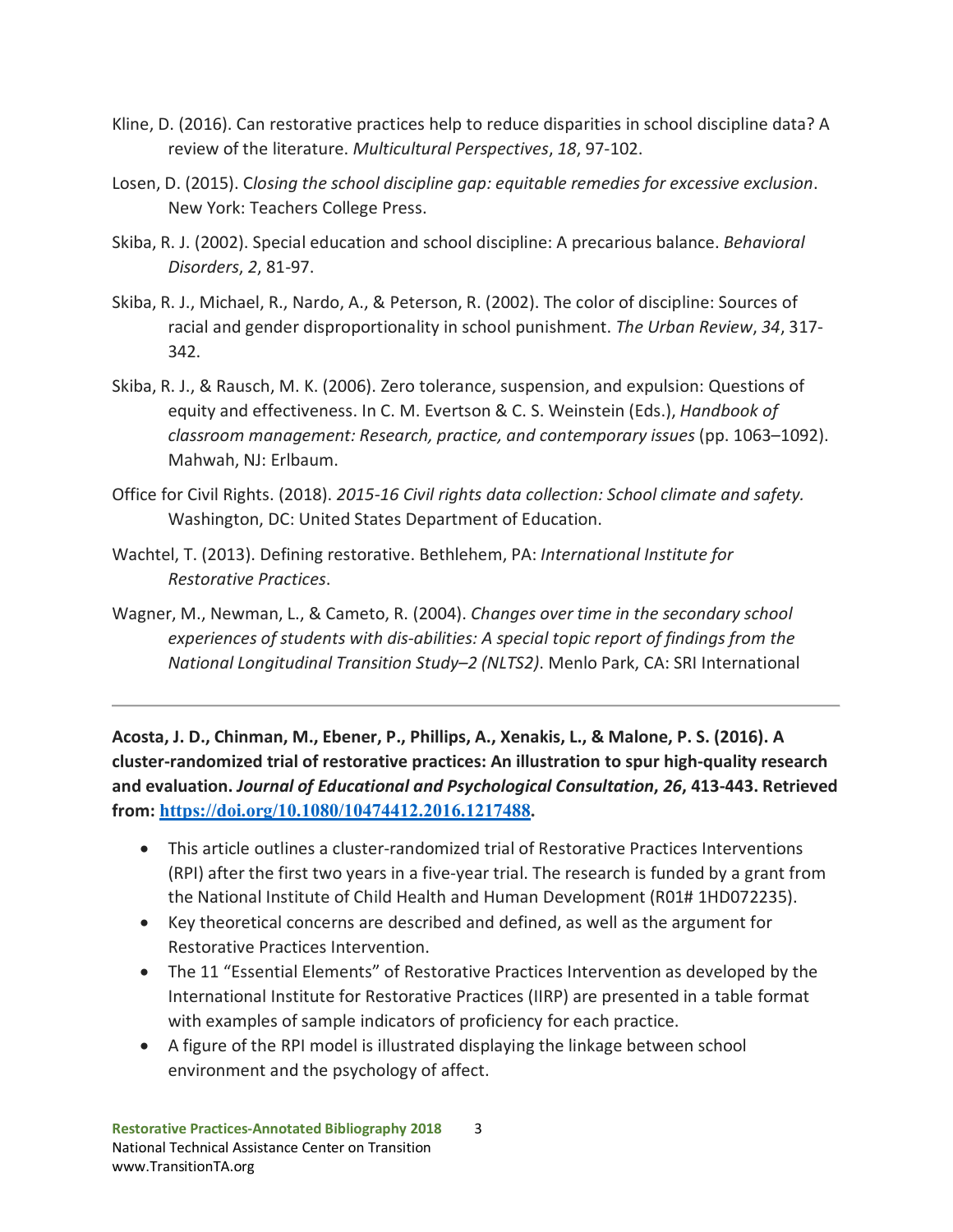- Trial status and conclusion are discussed with implications for States and Federally funded programs advancing the theory of positive youth development.
- This article may be beneficial to researchers, program directors, and administrators evaluating restorative practice approaches or programs.

## **Clifford, M. A. (2015).** *Teaching restorative practices with classroom circles***. Santa Rosa, CA: Center for Restorative Process. Retrieved from: [www.centerforrestorativeprocess.com.](http://www.centerforrestorativeprocess.com/)**

- This activities manual includes goals for students, teachers, and the classroom community for teaching restorative practices with classroom circles.
- Center for Restorative Practices offers resources on how to hold restorative circles in classrooms.
- It provides step-by-step instructions for circles which build communities and teach restorative concepts and skills.
- The purpose of restorative circles is to set things right when there is conflict within the classroom. An additional resource for research on restorative practices can be found within the International Institute of Restorative Practices, online at [www.iirp.org.](http://www.iirp.org/)
- The sequence of events is included as a reference guide for establishing and maintaining a circle from beginning to end.
- This restorative practice manual would benefit any education practitioner in developing classroom circles.
- Expected outcomes include students accepting responsibility for behavior and creatively solving problems situated within classroom management procedures. The outcomes include methods which consistently help to create calmer, more focused classrooms.
- An increase in instructional time encourages and improves on-task behavior and student outcomes and means that teachers and students have a more peaceful relationships during their school days.

# **Fisher, D., Frey, N., & Smith, D. (2016). After sticks, stones, and hurtful words.** *Educational Leadership***,** *74***, 54-58.**

- The purpose of this article is to present specific restorative practice strategies which teach students the emotional and social skills they need to repair and restore relationships. The principles are utilized within a  $6-12<sup>th</sup>$  grade school and examples of how to practice each principle are provided.
- The principles include: *Making sure you have relationships to restore, using impromptu conversations to maintain relationships and allow student voice, repairing harm when it is done, and develop re-entry plans.*
- This article is written to inform school-based personnel such as teachers, administrators and staff, however, it can also be useful for outside agencies and parents.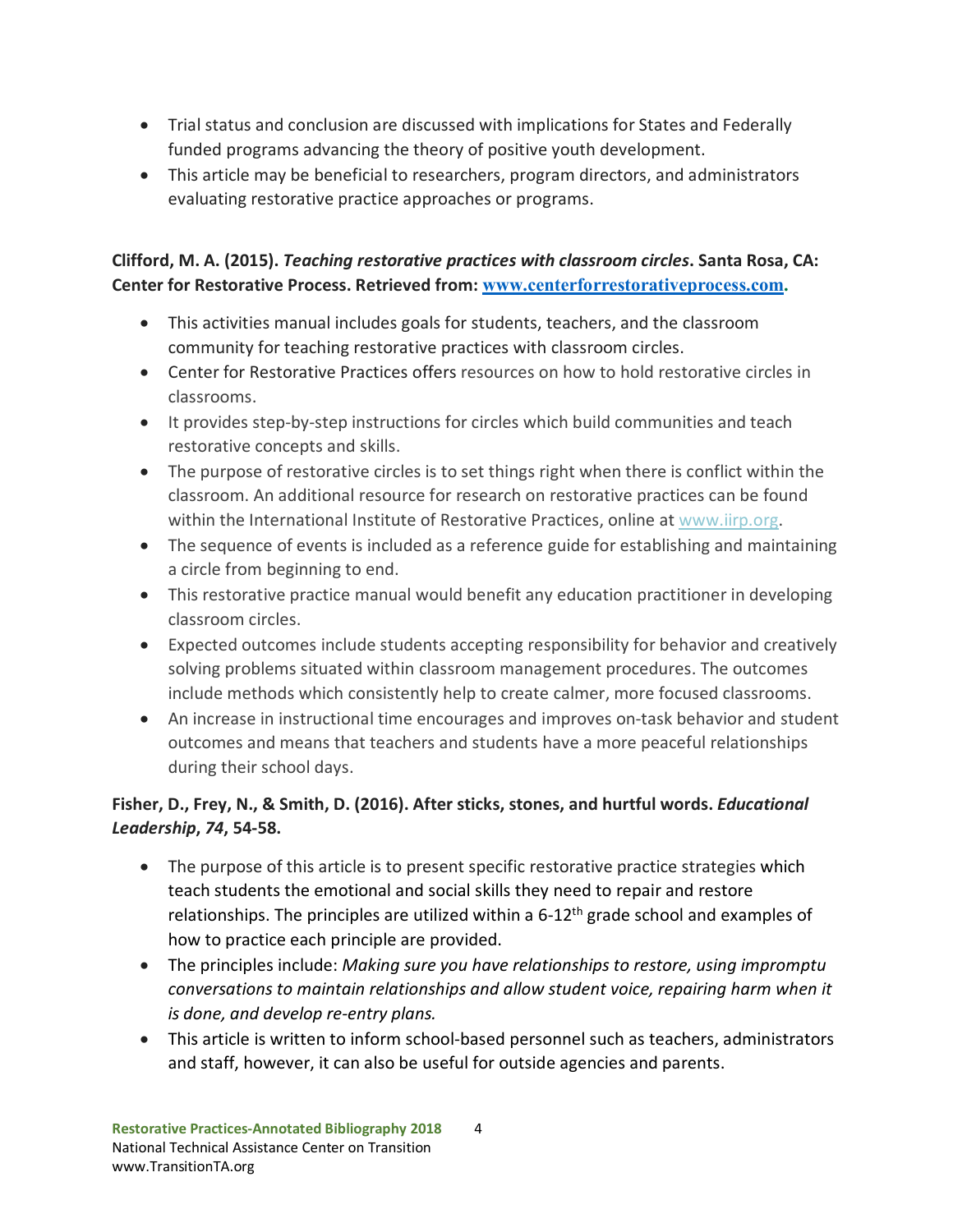• The outcomes of these principles include a shared commitment within school wide practices and classroom procedures with the purpose to disrupt inequitable school practices and repair relationships.

**Gregory, A., Clawson, K., Davis, A., & Gerewitz, J. (2016). The promise of restorative practices to transform teacher-student relationships and achieve equity in school discipline.** *Journal of Educational and Psychological Consultation***,** *26***, 325-353. Retrieved from: [https://doi.org/10.1080/10474412.2014.929950.](https://doi.org/10.1080/10474412.2014.929950)** 

- This study demonstrates the potential for restorative practices for improving school culture and reducing the number of student suspensions.
- Elements of restorative practices (RP) are highlighted in a graph which allows for a comparison of the domains of Prevention and Intervention.
- Each domain is described, and examples of these elements are provided.
- Examples include Prevention by building relationships and developing community by using affective statements in response to negative events in the school or classroom. Interventions or repairing and restoring community encompass the elements of using restorative questions such as "Who has been affected by what you have done?' and "What do you think you need to do to make it right?"
- The study describes "11 essential elements of restorative practices" with the focus on providing students' a voice within the classroom and building support within the whole school structure.
- The study is a resource providing data for schoolwide personnel, researchers, policy makers and practitioners.
- Outcomes include improved student -teacher relationships which resulted in improved student behavior and increased student outcomes.

**Gregory, A., Huang, F. L., Anyon, Y., Greer, E., & Downing, B. (2018). An examination of restorative interventions and racial equity in out-of-school suspensions.** *School Psychology Review***,** *47***, 167-182. Retrieved from: [https://doi.org/10.17105/SPR-2017-0073.V47-2.](https://doi.org/10.17105/SPR-2017-0073.V47-2)** 

- This study uses a cross-sectional design and multilevel modeling to examine the research question, "What factors are associated with equitable assignment to out of school suspension (OSS)?"
- Researchers discuss differential processing attributing higher referrals and suspensions for minority students based on administrative processing which often stereotypes. students into categories such as oppositional, problematic, dangerous, and threatening.
- Restorative Interventions are defined, and examples provided including conferencing and circles with students involved in incidents provided an opportunity to reflect on behaviors with others involved in the incident.
- A descriptive explanation of data is cited within frequency and percentage tables.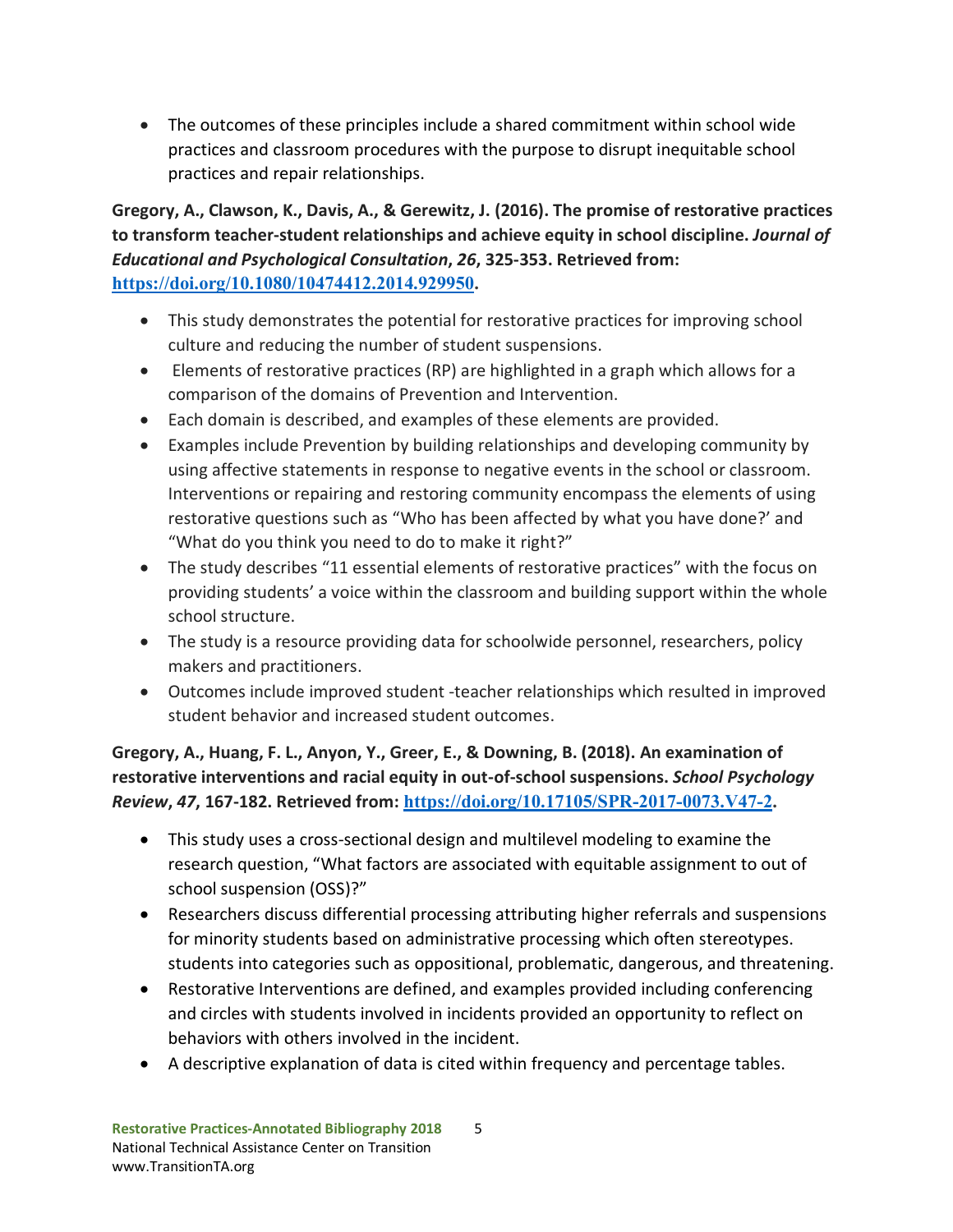• Discussion and alternatives to suspension provide practitioners, researchers and policy makers evidence-based conclusions and examples for potentially strengthening relationships within communities and schools.

## **Goldys, P. H. (2016). Restorative practices: From candy and punishment to celebrations and problem-solving circles.** *Journal of Research in Character Education***,** *12***, 75-80.**

- The author recounts the transformation of a Title I science, technology, engineering, and math (STEM) school using Restorative Practices (RP) and approaches to change school climate and culture.
- The article explores the following questions: "Do restorative practices change behavior? Do restorative practices foster a peaceful culture in a school? Can there be improvement in the area of behavior management using restorative practices?"
- Elaboration of the challenges from moving from an environment of punishment to a culture of RP is discussed along with the description of the data used by the school's
- Teachers, practitioners, and school administration may benefit from this article on school transformation using restorative practices.

# **Hulvershorn, K., & Mulholland, S. (2018). Restorative practices and the integration of social emotional learning as a path to positive school climates.** *Journal of Research in Innovative Teaching & Learning***,** *11***, 110-123.**

- The purpose of this paper is to furnish practitioners and researchers insight into the historical context of Restorative Practices (RP) and to examine the correlations between Social Emotional Learning (SEL) and RP.
- Constructive alternatives to zero tolerance policies are provided within the context of school curriculum and school practices.
- Restorative practice continuum ranging from informal to formal practices is provided along with a relationship pyramid visual displaying examples of universal, targeted, and intensive restorative practices.
- Factors related to RP and the integration of SEL are discussed and examples provided such as how school administrators can create the needed support and processes for the school environment and staff through professional development and modeling.

**Ingraham, C. L., Hokoda, A., Moehlenbruck, D., Karafin, M., Manzo, C., & Ramirez, D. (2016). Consultation and collaboration to develop and implement restorative practices in a culturally and linguistically diverse elementary school.** *Journal of Educational and Psychological Consultation***,** *26***, 354-384. Retrieved from: [https://doi.org/10.1080/10474412.2015.1124782.](https://doi.org/10.1080/10474412.2015.1124782)** 

- This study discusses a single-case study design and qualitative methods to describe a Restorative Practice program at used in a school-wide implantation approach.
- The program of restorative practice took place within a culturally and linguistically divers (CLD) school.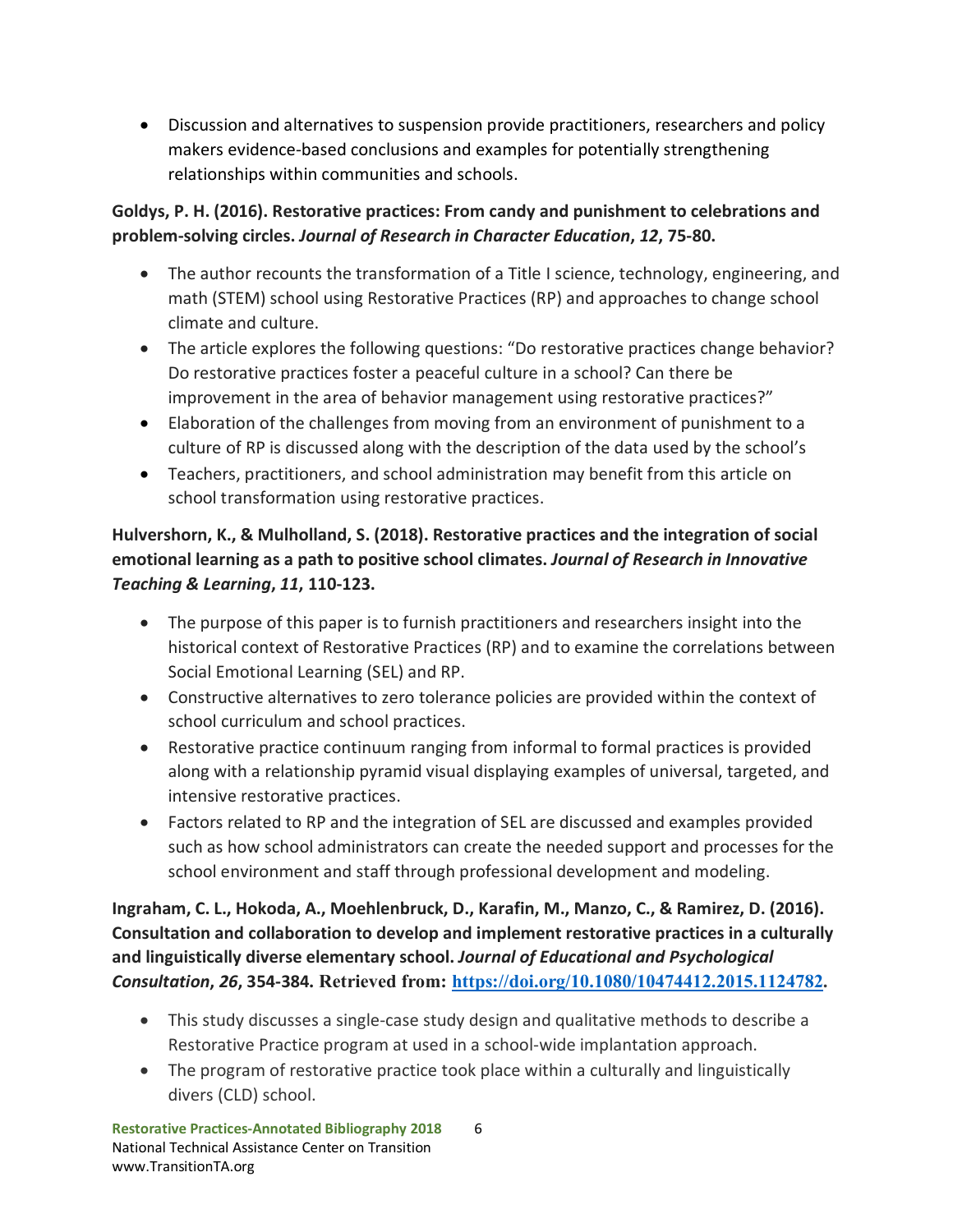- The authors describe the three-year multisystemic project they designed using multicultural consultation and support.
- The findings are related to school climate, teachers, students, and parents and include examples of community and youth engagement.
- The consultation included bicultural/bilingual practices and intervention methods and outcomes described to evaluate outcomes for teachers, students, parents, and community.

# **Kehoe, M., Bourke-Taylor, H., & Broderick, D. (2018). Developing student social skills using restorative practices: A new framework called H.E.A.R.T.** *Social Psychology of Education***,** *21***, 189-207.**

- The aim of this article is to introduce a new framework called H.E.A.R.T. to describe the positive impact restorative practices, (RP) can have on student thinking and behavior.
- The authors approach to classroom management is found within a holistic approach to increase social and emotional skills in students and staff so that when behavior issues arise, they are handled in a peaceful, respectful manner. H.E.A.R.T. is an acronym which stands for *Harmony, Empathy for others, Awareness and accountability, Respectful relationships and reflective Thinking.*
- The premise of this RP approach is that a deviant behavior has occurred, and it results in a damaged relationship which needs to be mended. The authors provide a table which represents the RP continuum which ranges between proactive and reactive responses to student behavior.
- The article examines the components of the study as it was conducted including results and implications.
- The article is written for school communities such as K-12 teachers. administrators, staff members, and researchers but would also be beneficial to family members and outside agency personnel situated within schools.
- The outcomes include the promotion of positive social skills and the benefits of social/emotional learning for the whole school community.

## **Kline, D. M. S. (2016). Can restorative practices help to reduce disparities in school discipline data? A review of the literature.** *Multicultural Perspectives***,** *18***, 97-102. Retrieved from: [https://doi.org/10.1080/15210960.2016.1159099.](https://doi.org/10.1080/15210960.2016.1159099)**

- This literature review examines disproportionate school discipline data and restorative practices.
- The author provides examples of restorative practice to show how and why these practices are nonpunitive and inclusionary alternatives to traditional disciplinary practices.
- Evidence provided within the article supports a decrease in suspensions and referrals which have contributed to imbalanced discipline data across the nation.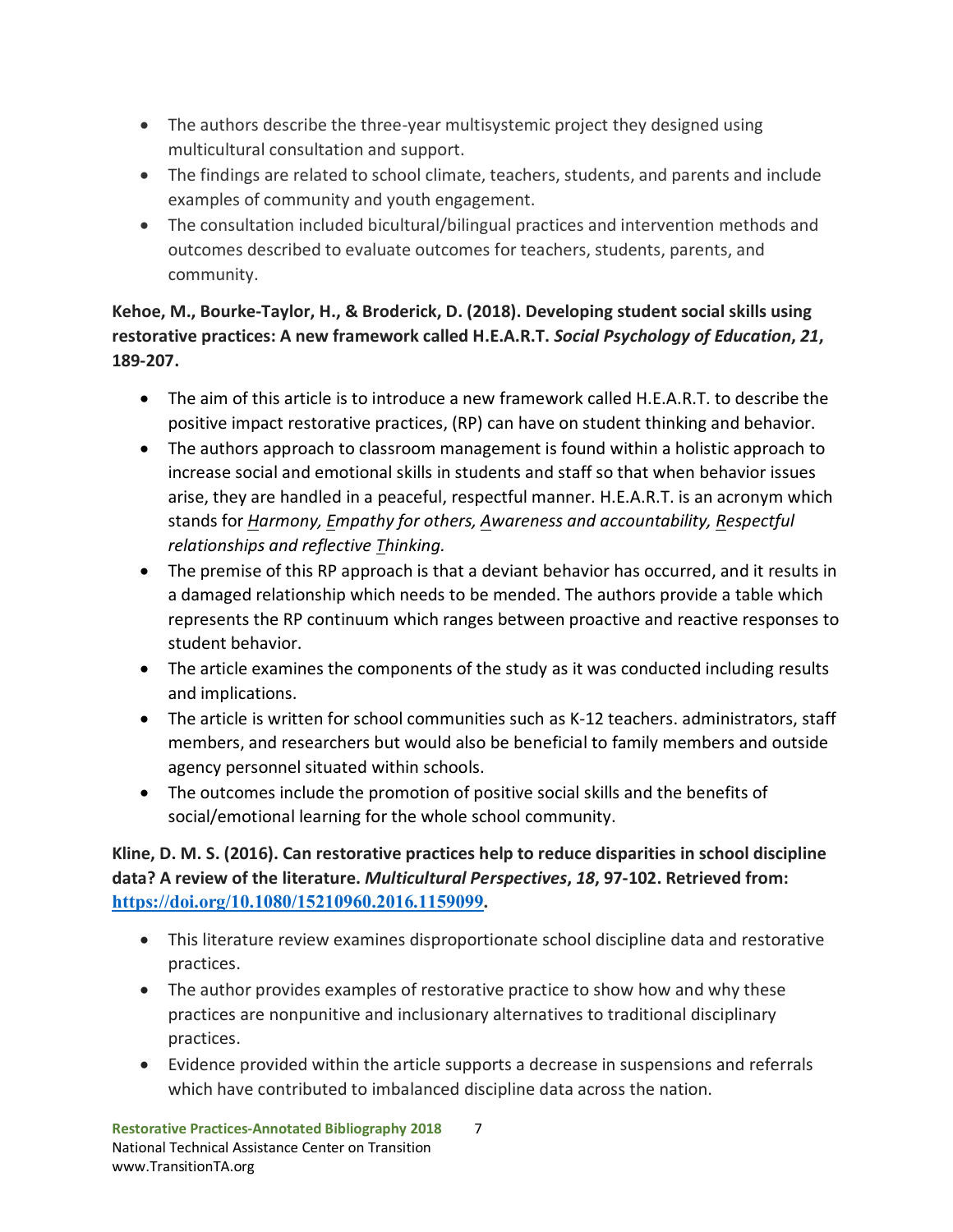• The article highlights the limitations in the research and provides recommendations for researchers interested in further study of restorative practices in education.

## **Lustick, H. (2017). Administering discipline differently: A Foucauldian lens on restorative school discipline.** *International Journal of Leadership in Education, 20***, 297-311. Retrieved from: [https://doi.org/10.1080/13603124.2015.1100755.](https://doi.org/10.1080/13603124.2015.1100755)**

- The author defines Restorative School Discipline as opportunities in which individuals meet with those whom they have had a conflict to repair harm and create a plan for future interactions.
- Examples are provided for activities such as mediations, circles, conferencing, and reconciliations to take the place of zero tolerance policies and practices which include automatic suspension for students involved in conflicts thus reducing suspension rates, especially those of minority students who are overrepresented in discipline data.
- Restorative discipline goals are outlined to improve school culture and build communication and trust among school stall and students.
- A glossary of restorative terms is provided with definitions which include the terms: restorative discipline, respondent, victim, and sanction.
- The author compares current restorative discipline with a Foucauldian model, using accountability to refer to the responsibility school communities and individuals share.
- Teachers, administrators, school staff, district personnel, and researchers may find this article beneficial for examining restorative practices through a different lens.

## **Mayworm, A. M., Sharkey, J. D., Hunnicutt, K. L., & Schiedel, K. C. (2016). Teacher consultation to enhance implementation of school-based restorative justice.** *Journal of Educational and Psychological Consultation***,** *26***, 385-412. Retrieved from: [https://doi.org/10.1080/10474412.2016.1196364.](https://doi.org/10.1080/10474412.2016.1196364)**

- The purpose of this article is to address racial, ethnic, gender, and disability disproportionality in school discipline and recognize Restorative Practices (RP) as an alternative approach to school discipline.
- Authors provide a literature review of school based restorative practices.
- Professional development (PD) and teacher training examples are provided, such as utilizing a consultation method. Building teacher capacity in RP through a multitiered model of PD is given.
- The article proposes a complementary model to Restorative Justice framework which includes a systematic model with evaluation techniques.
- This article benefits school districts, administrators, instructional and behavioral facilitators, and other school personnel.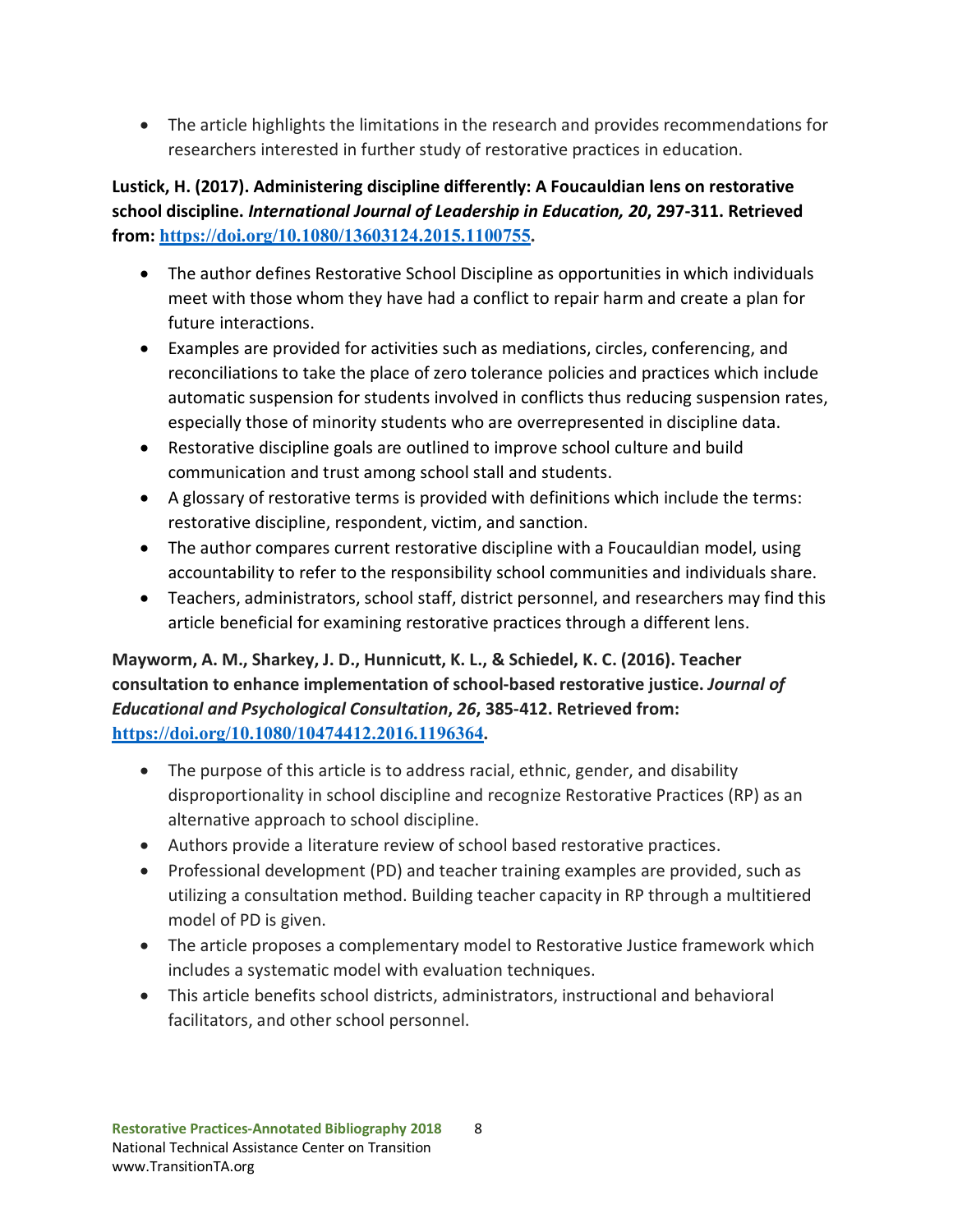### **Vaandering, D. (2014). Implementing restorative justice practice in schools: What pedagogy reveals.** *Journal of Peace Education***,** *11***, 64-80. Retrieved from: [https://doi.org/10.1080/17400201.2013.794335.](https://doi.org/10.1080/17400201.2013.794335)**

- This study provides a description and examples of restorative justice (RJ), within a discourse of 1) behavior management and classroom management and 2) restorative justice discourse for engaged productive pedagogy.
- Case study examples are provided with implications for effective implementation in schools. A table within the article outlines and compares the two distinct discourses and provides examples such as: teacher understanding of restorative justice, personal experience, the view of the child, pedagogy and possible outcomes of practicing RJ.
- Implications for implementing RJ include critical examination of current practices, comprehensive responses which allow for the development of supports and developing pedagogy where "learning, not control is the priority."
- Outcomes include creating safe schools where nurturing students and building relationships is the focus and students can learn to become active community participants.

## **Winn, M. T. (2018).** *Justice on both sides: Transforming education through restorative justice***. Cambridge, MA: Harvard Education Press.**

- The purpose of this book is to provide school leaders and teachers an alternative to student punishment and discipline by providing a paradigm shift to restorative practices within schools.
- The focus is twofold to include the needs of those who have been harmed, as well as, those who have caused the harm in educational settings.
- A comprehensive account of restorative justice and the value it has in education is showcased along with restorative practices in contemporary schools to address the inequalities of gender, race, and class in student discipline practices.
- The author as a scholar and restorative justice practitioner has also been a coach to school administration and personnel.
- The book offers a contribution to restorative practices through the demonstration of how restorative justice works in schools and how it can be adapted for use in a variety of educational settings.

#### **Additional Resources**

■ Center for Restorative Practices

**Website**: [http://www.centerforrestorativeprocess.com/teaching-restorative](http://www.centerforrestorativeprocess.com/teaching-restorative-practices-with-classroom-circles.html)[practices-with-classroom-circles.html](http://www.centerforrestorativeprocess.com/teaching-restorative-practices-with-classroom-circles.html)